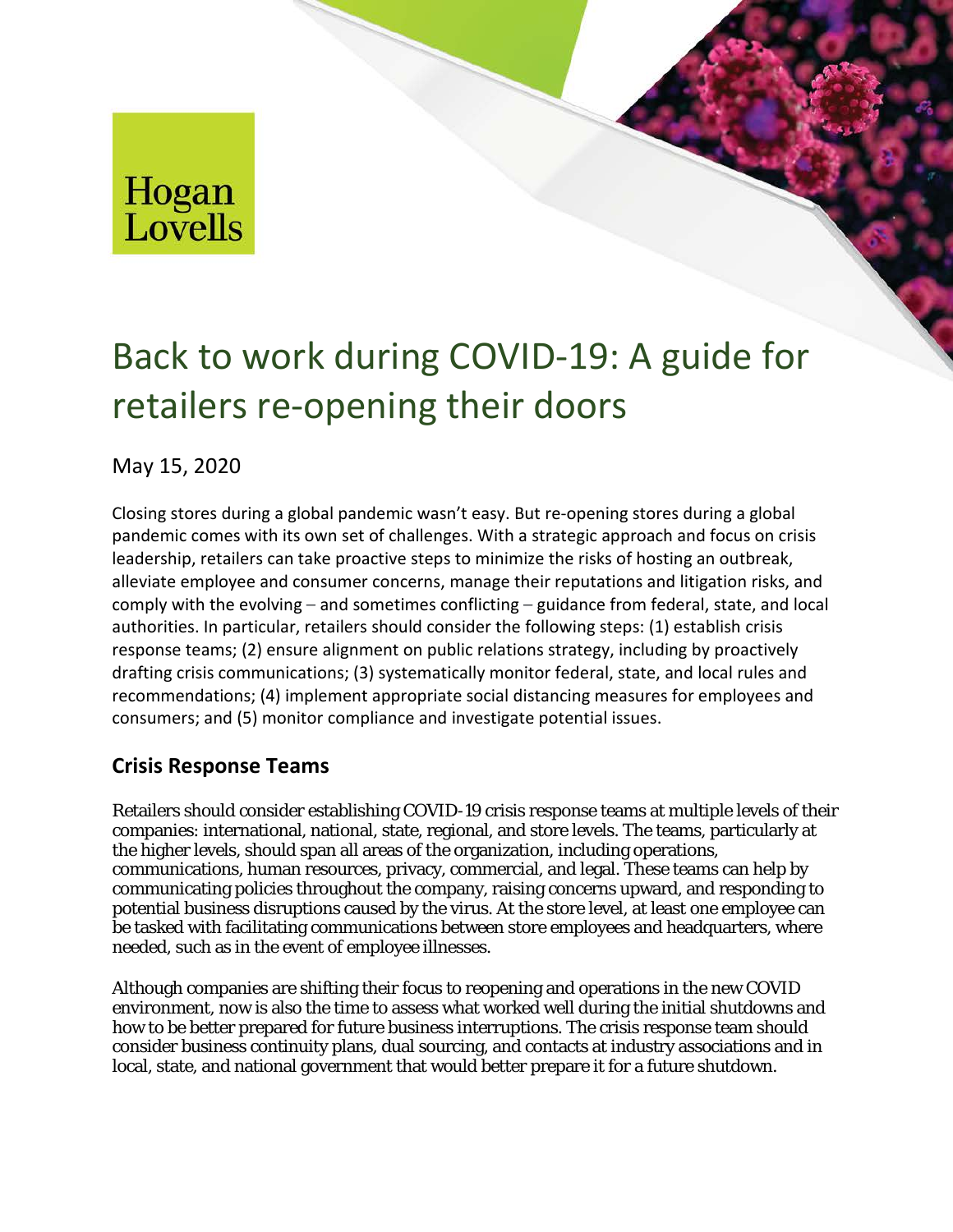### **PR Strategy and Crisis Communications**

When facing any crisis, companies should be internally aligned on their PR strategy. Before reopening, retailers should re-assess (or draft) public relations policies and procedures, including internal and external communication protocols – particularly involving social media.

As part of this strategy, retailers should proactively communicate with customers and employees about their decision to reopen stores. Customers expect a more thoughtful reason than the fact that a state has lifted restrictions. Communicating with the public and employees why stores are opening – and how the company intends to keep customers and employees safe – will go a long way to promoting trust and protecting the retailer's reputation.

This is also the time to consider strategy for other crisis communications, in advance of any problems arising. Before there is a time-sensitive emergency, companies should draft communications in case of outbreaks, store closures, or anticipated employee concerns.

#### **Rules and Recommendations**

Across the United States alone, companies are struggling to monitor the range of rules and recommendations, which are often vague and vary wildly by state, county, and community. With various (and sometimes conflicting) guidelines coming from multiple sources, it is critical for companies to find a systematic way to monitor the regulations and guidance, and comply where appropriate. There should be a dedicated task force within a company, or conducted by outside counsel, to ensure that retailers are in compliance with legal requirements and have carefully considered relevant recommendations.

#### **Social Distancing for Employees and Consumers**

Retailers must approach social distancing measures on two fronts, for both employees and consumers.

For employees, companies should consider staggered shift work or telework where feasible and should make adjustments in the workplace. For example, companies should adjust seating or layouts in shared spaces to ensure appropriate distancing; establish protocols for additional cleaning and sterilization of frequently used spaces; examine HVAC, sewage, and drainage systems for potential virus-contamination hot spots (and eliminate or mitigate those hotspots); acquire and distribute personal protective equipment (PPE), hand sanitizer, and other protective items; and consider new protocols for in-person meetings and travel. Retailers also could implement "Squad scheduling," in which employees work in small, set teams. If one member of a Squad gets sick, the entire team is isolated.

For consumer-facing social distancing, companies should implement or continue practices such as contactless payments, curbside pickups, expanded delivery options, and floor markers to demonstrate six-foot gaps in checkout lines. In addition, retailers can utilize mobile checkout devices to allow the same employees assisting with the shopping experience to facilitate checkout as well. This way, customers are only exposed to one store employee. Retailers also should post signage, in multiple languages, to make both employees and consumers aware of any new instore policies, such as those relating to face masks.

As retailers make changes to protect their employees and customers, they must document them appropriately. To the extent companies make changes that impact written policies (such as those